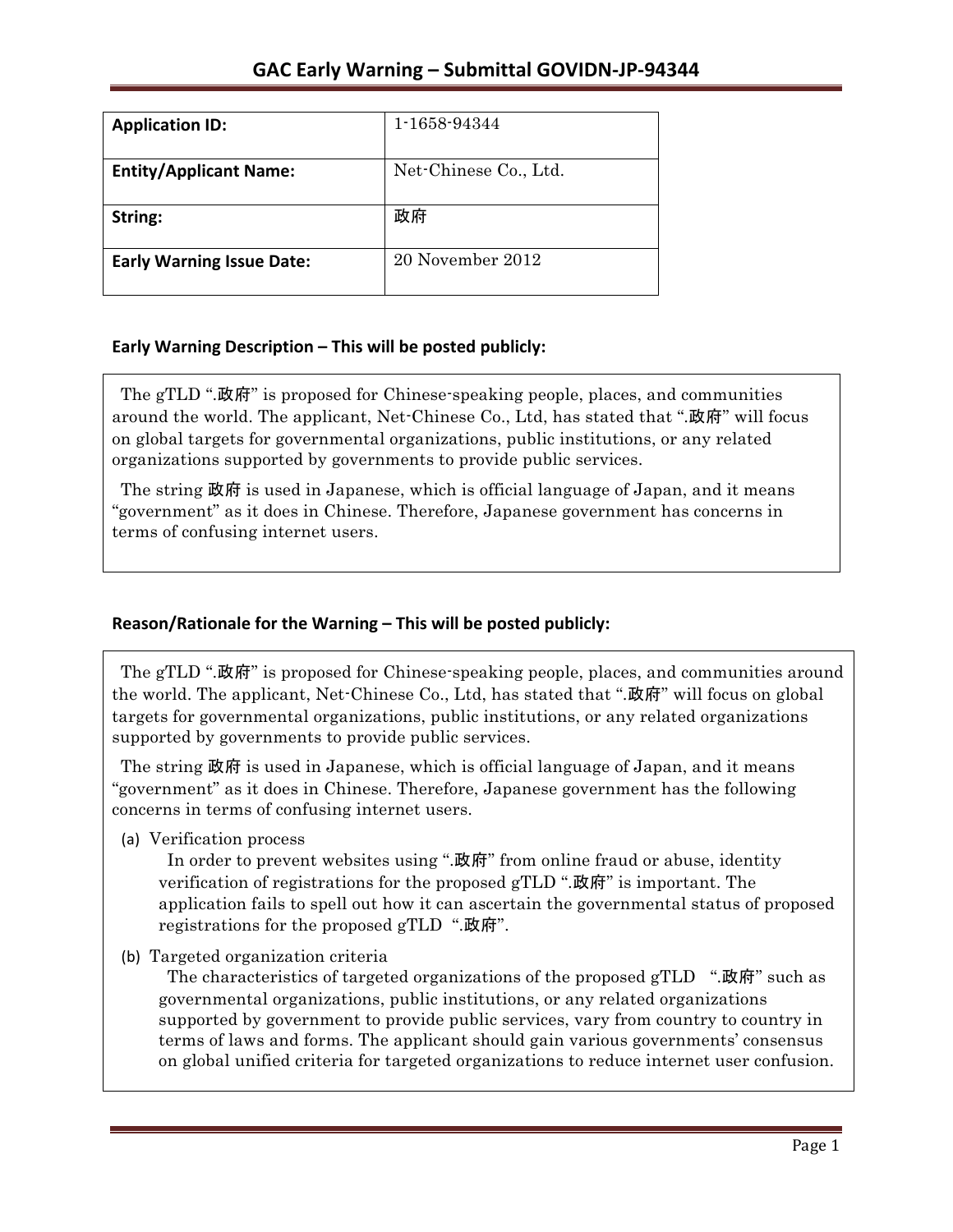(c) Domain structure

The Applicant fails to spell out how to design second-level domains of the proposed gTLD ".政府". The applicant should explain whether the second-level domains are limited to country and territory names or are open for organization names. Especially, if second-level domains are open for organization names, as there are common names or abbreviations of organizations among countries, some domain names could confuse internet users. In order to avoid any confusion in official websites or e-mail address of governments, the applicant should present a compelling explanation of domain structure.

### (d) Dispute resolution

It is important to ensure that decisions on complaints are made with impartiality and neutrality in dispute resolution. The applicant states that it has selected a neutral third party as its dispute resolution service provider and that the detailed rules, procedures, and fees for the dispute resolution service provider will be published. However, the applicant fails to demonstrate that the way in which the dispute resolution service provider was chosen was sufficient to ensure impartiality and neutrality.

### **Possible Remediation steps for Applicant – This will be posted publicly:**

The applicant should respond in detail to the concerns above explicitly and convincingly. These details should form part of any binding contract with ICANN, and be subject to clear compliance oversight by ICANN.

### **Further Notes from GAC Member(s) (Optional) – This will be posted publicly:**

# **INFORMATION FOR APPLICANTS**

### **About GAC Early Warning**

The GAC Early Warning is a notice only. It is not a formal objection, nor does it directly lead to a process that can result in rejection of the application. However, a GAC Early Warning should be taken seriously as it raises the likelihood that the application could be the subject of GAC Advice on New gTLDs or of a formal objection at a later stage in the process. Refer to section 1.1.2.4 of the Applicant Guidebook (http://newgtlds.icann.org/en/applicants/agb) for more information on GAC Early Warning.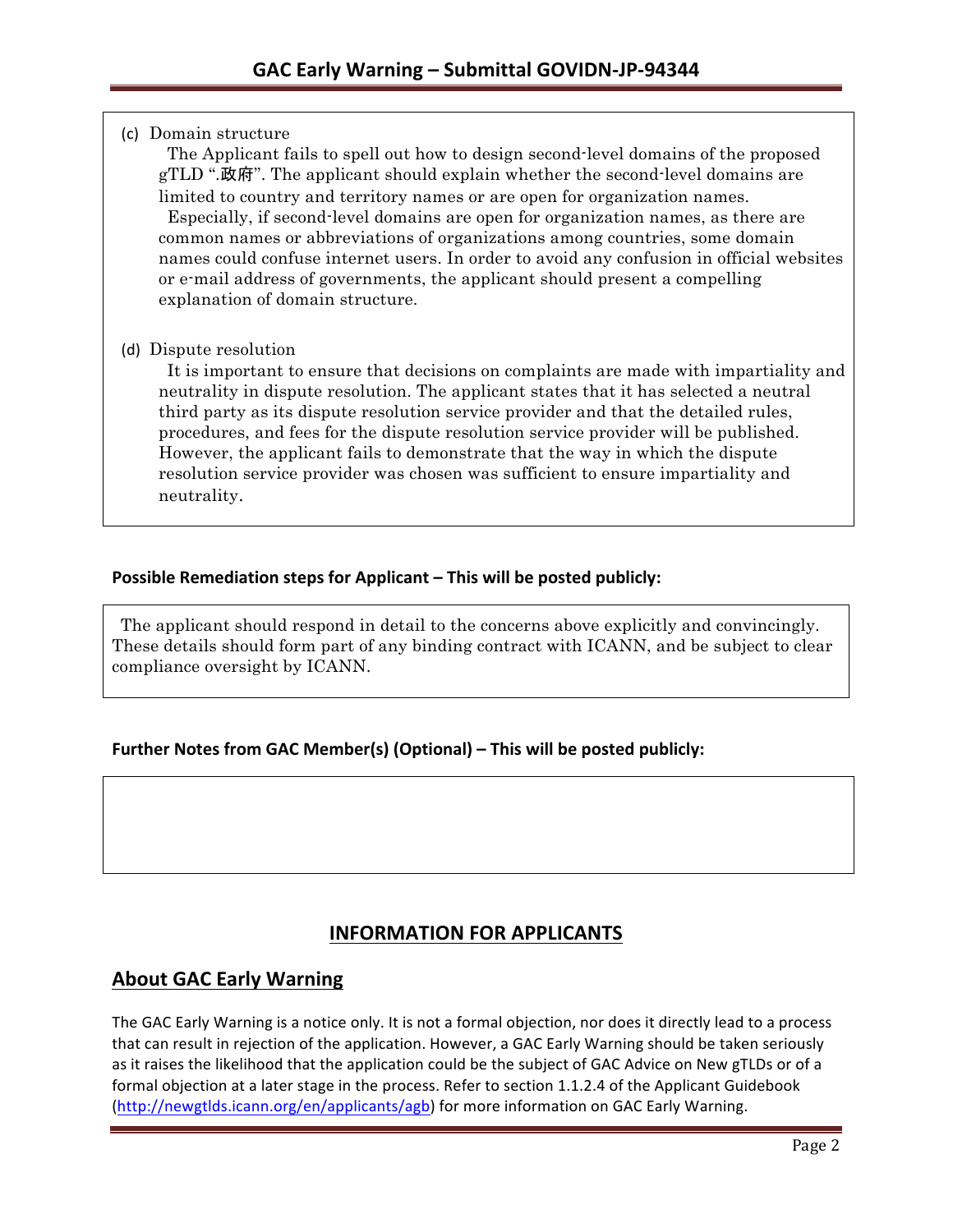## **Instructions if you receive the Early Warning**

**ICANN** strongly encourages you work with relevant parties as soon as possible to address the concerns voiced in the GAC Early Warning.

#### **Asking questions about your GAC Early Warning**

If you have questions or need clarification about your GAC Early Warning, please contact gacearlywarning@gac.icann.org. As highlighted above, ICANN strongly encourages you to contact gacearlywarning@gac.icann.org as soon as practicable regarding the issues identified in the Early Warning. 

#### **Continuing with your application**

If you choose to continue with the application, then the "Applicant's Response" section below should be completed. In this section, you should notify the GAC of intended actions, including the expected completion date. This completed form should then be sent to gacearlywarning@gac.icann.org. If your remediation steps involve submitting requests for changes to your application, see the change request process at http://newgtlds.icann.org/en/applicants/customer-service/change-requests.

In the absence of a response, ICANN will continue to process the application as submitted.

#### **Withdrawing your application**

If you choose to withdraw your application within the 21-day window to be eligible for a refund of 80% of the evaluation fee (USD 148,000), please follow the withdrawal process published at http://newgtlds.icann.org/en/applicants/customer-service/withdrawal-refund. Note that an application can still be withdrawn after the 21-day time period; however, the available refund amount is reduced. See section 1.5 of the Applicant Guidebook.

For questions please contact: gacearlywarning@gac.icann.org

#### **Applicant Response:**